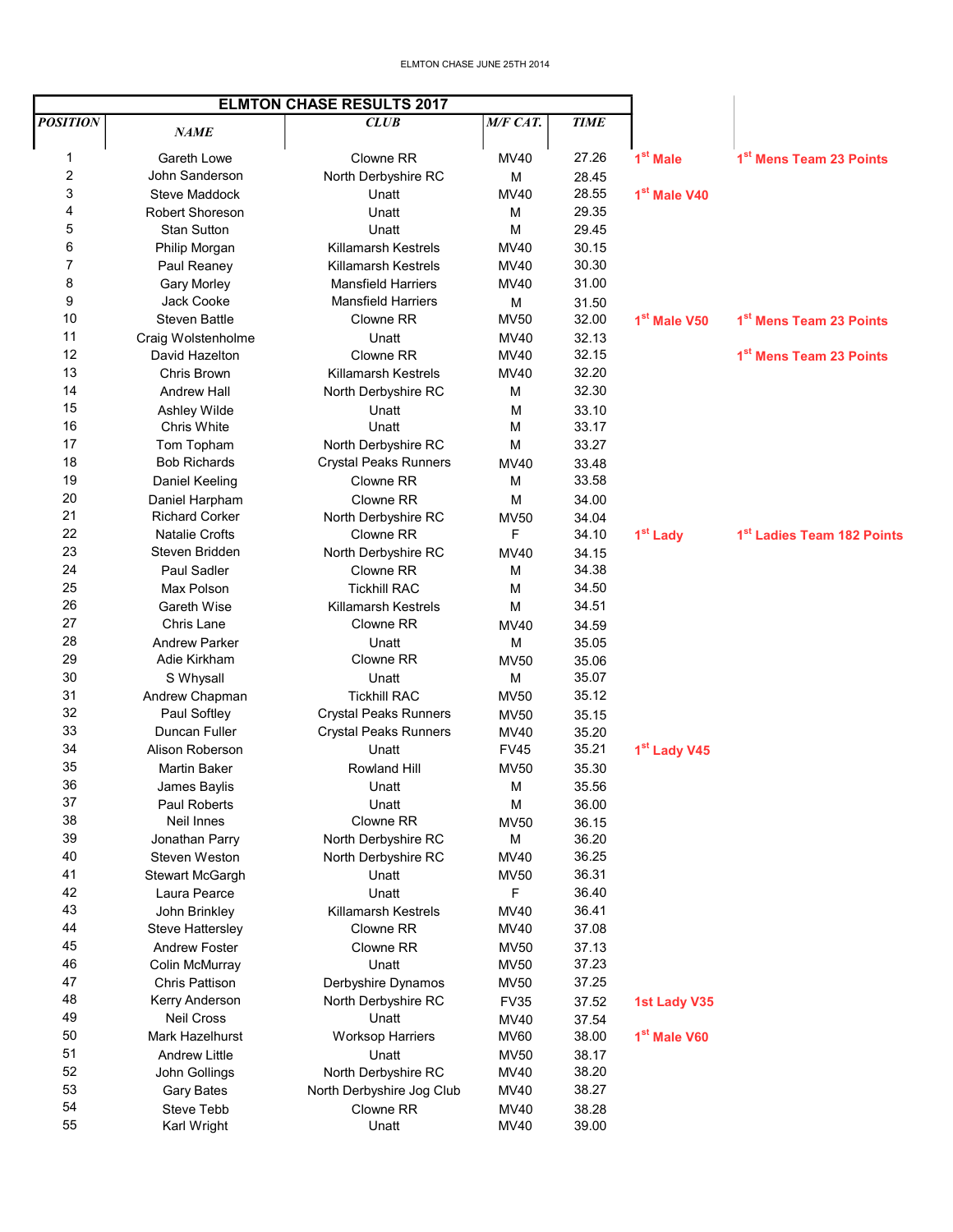| 56  | <b>Micheal Pilgrim</b>   | Unatt                        | <b>MV60</b> | 39.01 |                     |                                        |
|-----|--------------------------|------------------------------|-------------|-------|---------------------|----------------------------------------|
| 57  | Malcolm Ward             | Clowne RR                    | <b>MV40</b> | 39.02 |                     |                                        |
| 58  | <b>Connor Senior</b>     | Unatt                        | M           | 39.03 |                     |                                        |
| 59  | Jonathan Senior          | Unatt                        | MV40        | 39.10 |                     |                                        |
| 60  | <b>Gill Freer</b>        | RotherValley Swallows        | <b>FV55</b> | 39.11 | <b>1st Lady V55</b> |                                        |
| 61  | <b>Kevin Loftus</b>      | North Derbyshire RC          | <b>MV50</b> | 39.20 |                     |                                        |
| 62  | Tom Ball                 | Rowland Hill                 | M           | 39.21 |                     |                                        |
| 63  | <b>Martin Carpenter</b>  | North Derbyshire RC          | <b>MV50</b> | 39.38 |                     |                                        |
| 64  | Seamus Carrol            | North Derbyshire RC          | <b>MV50</b> | 39.48 |                     |                                        |
| 65  | Paul Williams            | Unatt                        | <b>MV40</b> | 39.49 |                     |                                        |
| 66  | <b>Trevor Hiscox</b>     | Vegan Runners                | <b>MV50</b> | 39.55 |                     |                                        |
| 67  | Rachel Codey             | <b>Killamarsh Kestrels</b>   | <b>FV35</b> | 39.57 |                     |                                        |
| 68  | Sam Machin               | Unatt                        | М           | 40.05 |                     |                                        |
| 69  | Robin Miller             | Unatt                        | MV40        | 40.31 |                     |                                        |
| 70  | Lorraine Murphy          | Unatt                        | <b>FV35</b> | 40.40 |                     |                                        |
| 71  | John Waller              | Handsworth Roadhogs          | <b>MV50</b> | 40.41 |                     |                                        |
| 72  | Sarah Johnson            | North Derbyshire RC          | <b>FV35</b> | 40.57 |                     |                                        |
| 73  | <b>Heather Webster</b>   | North Derbyshire RC          | <b>FV35</b> | 41.00 |                     |                                        |
| 74  | Jackie Robson            | Clowne RR                    | <b>FV45</b> | 41.05 |                     | 1 <sup>st</sup> Ladies Team 182 Points |
| 75  | Fiona Duroe              | North Derbyshire RC          | <b>FV55</b> | 41.20 |                     |                                        |
| 76  | Mark Evans               | Unatt                        | М           | 41.25 |                     |                                        |
| 77  | Andy Portwood            | Jog Creswell                 | MV40        | 41.37 |                     |                                        |
| 78  | Sue Croft                | Unatt                        | <b>FV45</b> | 41.40 |                     |                                        |
| 79  | Marie Perry              | Unatt                        | <b>FV35</b> | 41.43 |                     |                                        |
| 80  | <b>Mark Powell</b>       | <b>Crystal Peaks Runners</b> | MV40        | 42.00 |                     |                                        |
| 81  | Chris Hunt               | North Derbyshire RC          | м           | 42.07 |                     |                                        |
| 82  | <b>Terry Armstrong</b>   | <b>Steel City Striders</b>   | <b>MV60</b> | 42.11 |                     |                                        |
| 83  | Kirsten Grafton          | North Derbyshire RC          | <b>FV45</b> | 42.12 |                     |                                        |
| 84  | Mark Wilkinson           | Unatt                        | <b>MV50</b> | 42.14 |                     |                                        |
| 85  | Karen Fraser             | Unatt                        | <b>FV45</b> | 42.15 |                     |                                        |
| 86  | Rebecca Hattersley       | Clowne RR                    | F           | 42.21 |                     | 1st Ladies Team 182 Points             |
| 87  | Pete Copcutt             | <b>Mansfield Harriers</b>    | <b>MV50</b> | 42.22 |                     |                                        |
| 88  | Lisa Williams            | Uknetrunners                 | <b>FV45</b> | 42.23 |                     |                                        |
| 89  | Melanie Hunt             | North Derbyshire RC          | <b>FV35</b> | 42.24 |                     |                                        |
| 90  | Jim Rust                 | Maltby RC                    | <b>MV60</b> | 42.25 |                     |                                        |
| 91  | Rachel Rinkavage         | S.O.S                        | <b>FV35</b> | 42.27 |                     |                                        |
| 92  | Justin Kirkham           | Overseal RC                  | <b>MV40</b> | 42.40 |                     |                                        |
| 93  | Ellie Hunneyball         | <b>Crystal Peaks Runners</b> | F           | 42.41 |                     |                                        |
| 94  | Rebecca Nundy            | Crystal Peaks Runners        | F           | 42.47 |                     |                                        |
| 95  | Nik Reeves - McLaren     | <b>Crystal Peaks Runners</b> | <b>MV40</b> | 42.50 |                     |                                        |
| 96  | Adrian Ball              | <b>Rowland Hill</b>          | <b>MV50</b> | 43.01 |                     |                                        |
| 97  | Alicia Snape             | Unatt                        | F           | 43.07 |                     |                                        |
| 98  | Sam Schaap               | Clowne RR                    | М           | 43.08 |                     |                                        |
| 99  | Susan Southern           | Maltby RC                    | <b>FV45</b> | 43.13 |                     |                                        |
| 100 | Angela Milnes            | <b>Killamarsh Kestrels</b>   | <b>FV45</b> | 43.20 |                     |                                        |
| 101 | Sam Springthorpe         | Maltby RC                    | <b>FV35</b> | 43.25 |                     |                                        |
| 102 | Rachel Mottram           | Mansfield Tri                | <b>FV35</b> | 43.37 |                     |                                        |
| 103 | <b>Heather Brennan</b>   | Clowne RR                    | <b>FV45</b> | 43.45 |                     |                                        |
| 104 | Rachel Wilde             | Jog Derbyshire               | <b>FV35</b> | 43.59 |                     |                                        |
| 105 | Lisa Sprowell            | Maltby RC                    | <b>FV35</b> | 44.03 |                     |                                        |
| 106 | Andy Blandford           | Maltby RC                    | MV40        | 44.06 |                     |                                        |
| 107 | Anna Higham              | Jog Derbyshire               | <b>FV35</b> | 44.10 |                     |                                        |
| 108 | Lindsay Hailden - Stopps | Unatt                        | <b>FV35</b> | 44.11 |                     |                                        |
| 109 | <b>Bridget Hemstock</b>  | Clowne RR                    | <b>FV45</b> | 44.12 |                     |                                        |
| 110 | Sara Jones               | North Derbyshire RC          | F           | 44.18 |                     |                                        |
| 111 | Stephanie Carmichael     | Jog Derbyshire               | <b>FV45</b> | 44.19 |                     |                                        |
| 112 | Paul Morton              | Clowne Gentle Joggers        | М           | 44.25 |                     |                                        |
| 113 | <b>Tracy Garfitt</b>     | <b>Killamarsh Kestrels</b>   | <b>FV45</b> | 44.38 |                     |                                        |
| 114 | <b>Mary Mills</b>        | Holme Pierrepont             | <b>FV55</b> | 45.02 |                     |                                        |
|     |                          |                              |             |       |                     |                                        |